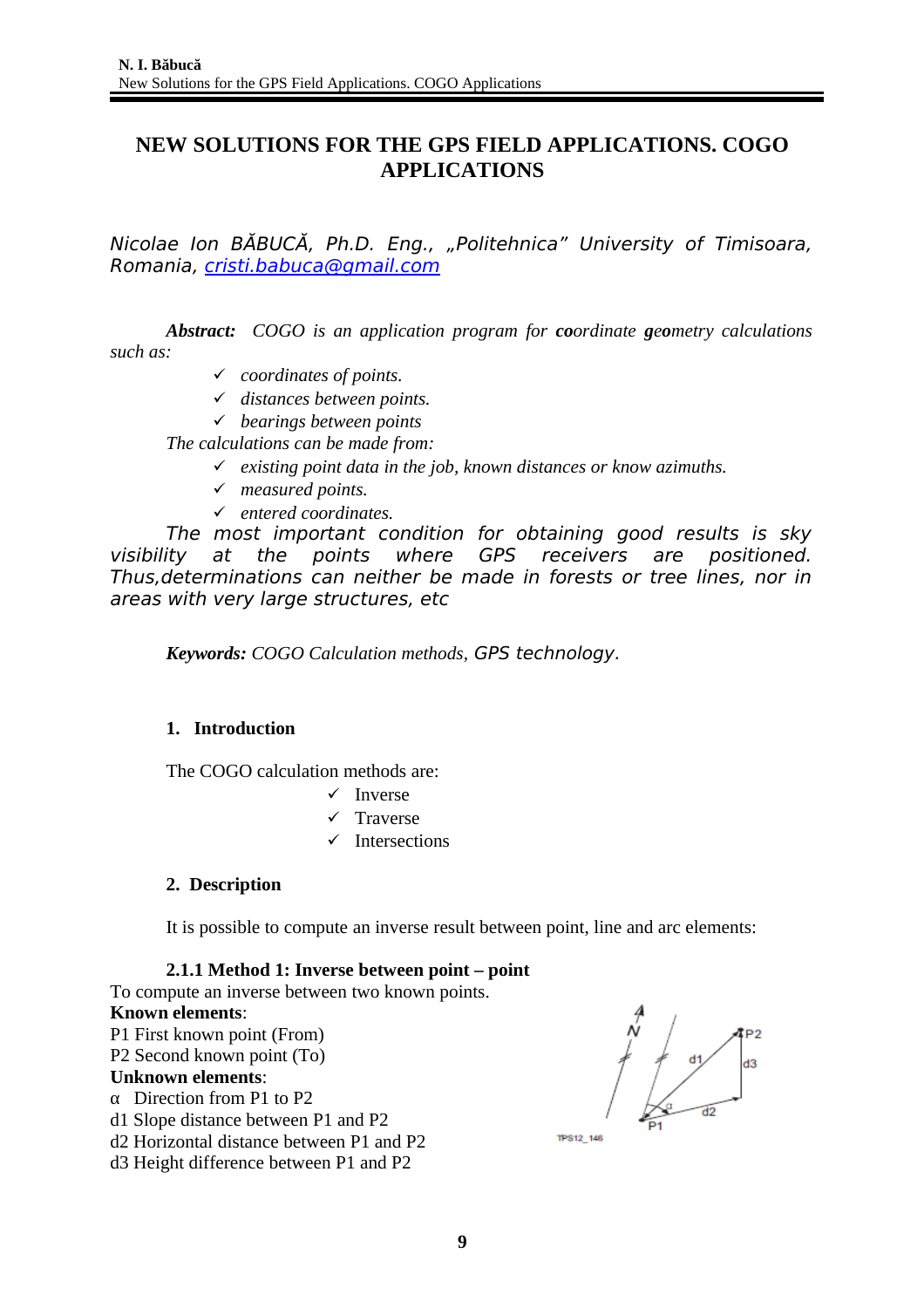Figura 1 Inverse between point – point

## **2.1.2 Method 2: Inverse between point - line**

To compute an inverse between a known point and a given line (the inverse is computed as the perpendicular between the known point and the given line).

## **Known elements:**

P0 Instrument station P1 Starting point P2 End point or the direction from P1 to P2 P3 Offset point **Unknown elements:** P4 Base point d1 The perpendicular offset to the base point d2 The distance along the line



Figura 2 Inverse between point – line

## **2.1.3 Method 3: inverse between point - arc**

To compute an inverse between a known point and a given arc (the inverse is computed as the perpendicular between the known point and the given arc).

- **Known elements:** P0 Instrument station P1 Starting point P2 End point P3 Offset point P4 Second point or arc radius or arc/chord length **Unknown elements:** P4 Base point d1 The perpendicular offset to the base point
- d2 The distance along the arc



Figura 3 Inverse between point – arc

## **2.1.4 COGO Calculation - Traverse Method. COGO traverse calculation with offset for a single point.**

## **Known elements:** P1 Known point

- α Direction from P1 to P2
- d1 Distance between P1 and P2
- d2 Positive offset to the right
- d3 Negative offset to the left

## **Unknown elements:**

P2 COGO point without offset P3 COGO point with positive offset

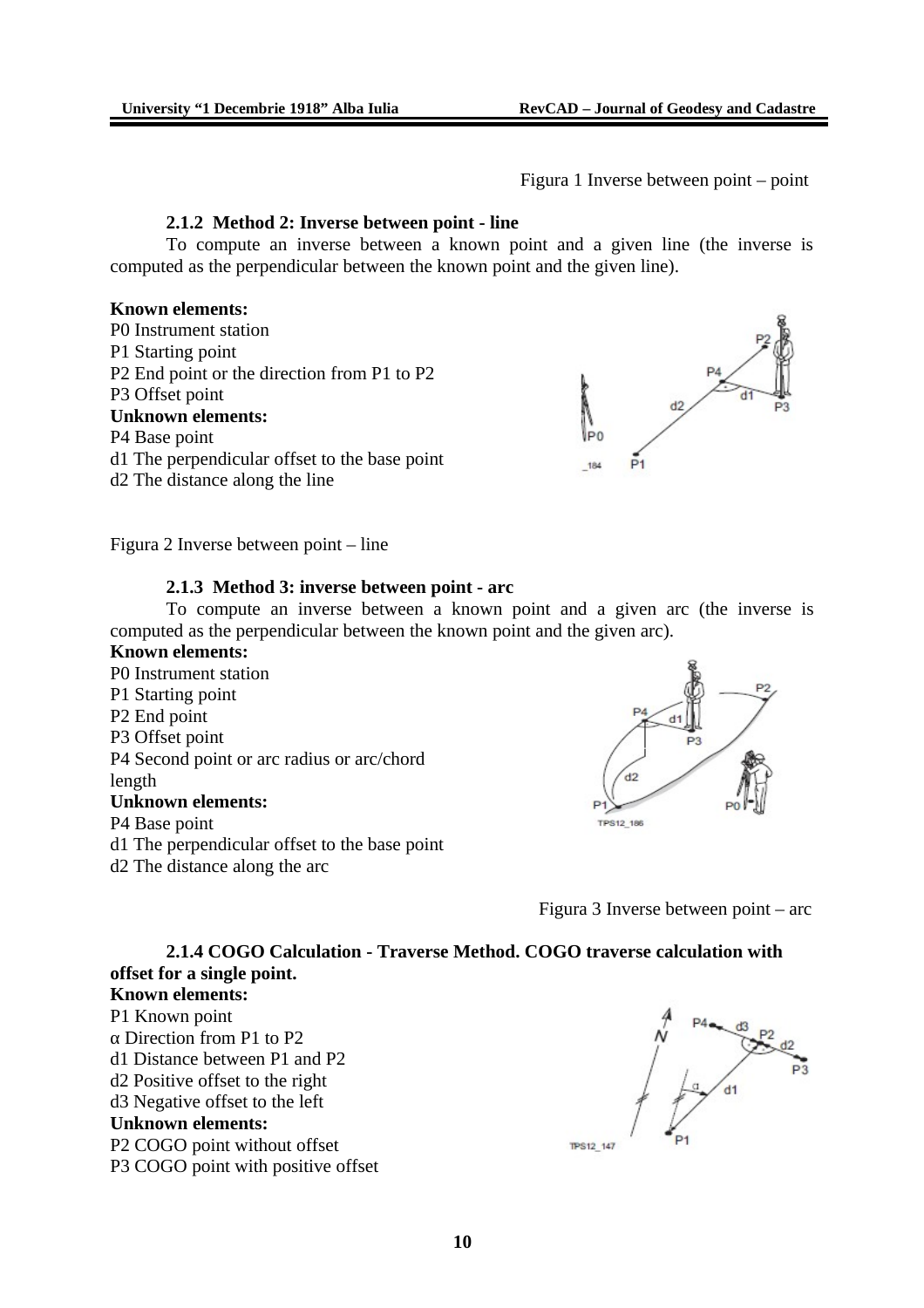P4 COGO point with negative offset

Figura 4 Traverse method

## **2.1.5 COGO Calculation - Traverse Method. COGO traverse calculation without offset for multiple points Known elements:**

P1 Known point α1 Direction from P1 to P2 α2 Direction from P2 to P3 α3 Direction from P3 to P4 α4 Direction from P3 to P5 d1 Distance between P1 and P2 d2 Distance between P2 and P3 d3 Distance between P3 and P4 d4 Distance between P3 and P5 **Unknown elements:** P2 First COGO point P3 Second COGO point P4 Third COGO point - sideshot P5 Fourth COGO point



Figura 5 Traverse method without offset

# **2.1.6 COGO Calculation - Traverse Method. COGO Calculation - Intersections**

#### **Method**

*Bearing - Bearing* **Known elements:** P1 First known point P2 Second known point α1 Direction from P1 to P3 α2 Direction from P2 to P3 **Unknown elements:** P3 COGO point



Figura 6 Traverse method –bearing-bearing

*Bearing - Distance* **Known elements:** P1 First known point P2 Second known point α Direction from P1 to P3 and P4 r Radius, as defined by the distance from P2 to P4 and P3 **Unknown elements:** P3 First COGO point P4 Second COGO point





Figura 7 Traverse method –bearing-distance